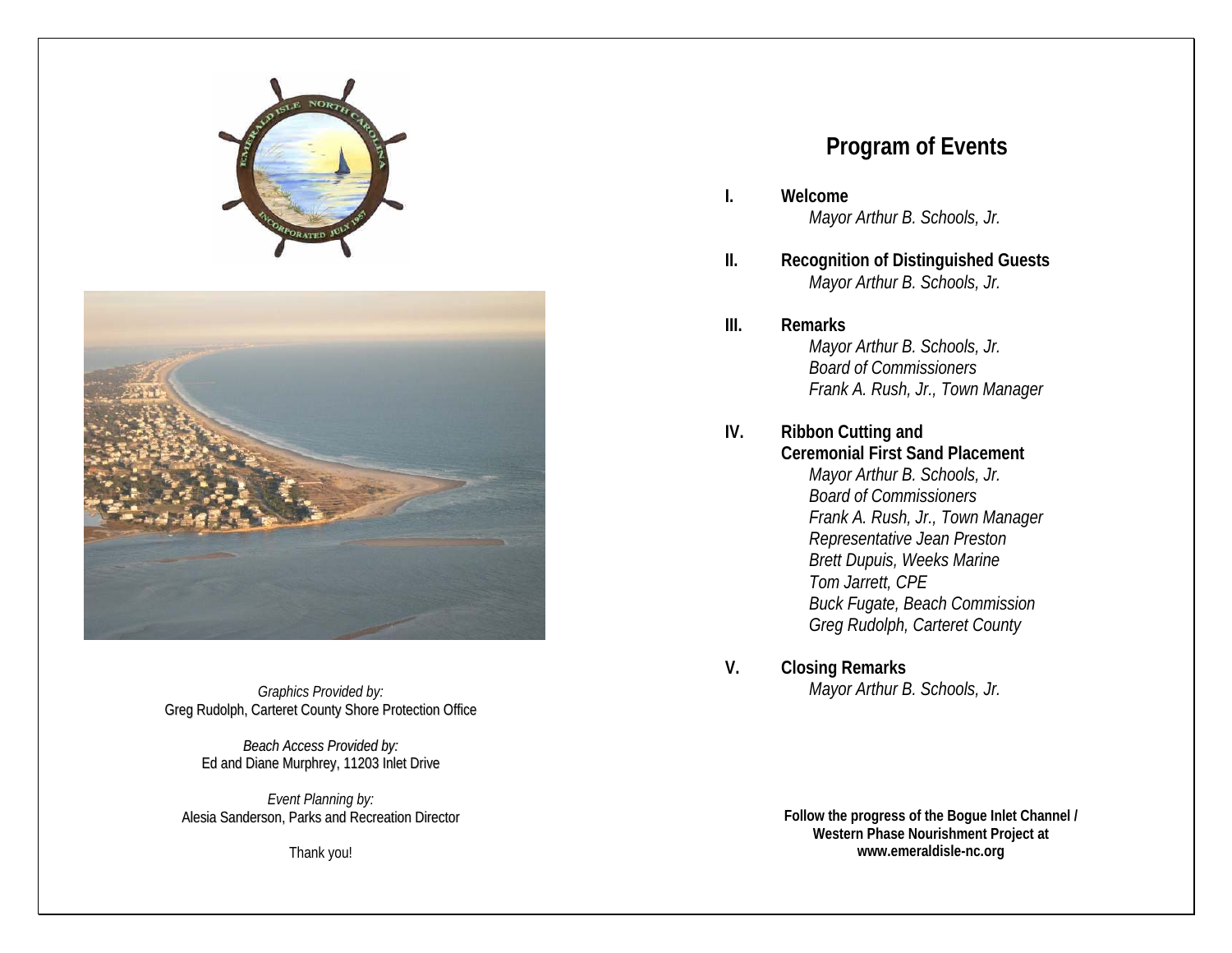### **Project Details**

- • Project will benefit ocean-front property owners, inlet-front property owners, navigation interests, public access, and the environment
- • Relocation of main channel in Bogue Inlet to a location approximately 3,500 linear feet west of current location; equidistant between Bogue Banks and Bear Island
- • Removal of approximately 1,006,000 cubic yards of high quality sand from new channel
- • Approximately 710,000 cubic yards used to nourish the ocean beach from Lands End clubhouse to Santa Maria Dr. (6800 block)
- • Designed to add approximately 75 feet of additional width to the dry beach strand
- • Approximately 296,000 cubic yards used to construct a closure dike in the existing channel to divert inlet flows through new channel
- • New channel will be approximately 7,000 feet long, 15.5 feet deep, and range in width from 150 feet to 400 feet
- •\$10.86 million budget overall; \$9.8 million construction budget
- • \$7.06 million funded by Town of Emerald Isle, plus \$3.8 million from NC Division of Water Resources



#### BOGUE INLET CHANNEL / WESTERN PHASE BEACH NOURISHMENT PROJECT

# *Town of Emerald Isle*

## **Ground–"Adding" Ceremony Bogue Inlet Channel / Western Phase Beach Nourishment Project**

January 24, 2005 9:00 am Ocean-Front / Inlet-Front @ 11200 Block of Inlet Drive



*Mayor*  Arthur B. Schools, Jr.

*Mayor Pro-Tem*  Floyd Messer, Jr.

*Board of Commissioners* Nita Hedreen Robert Isenhour Patricia McElraft John Wootten

*Town Manager*  Frank A. Rush, Jr.

*Project Engineers*  Coastal Planning & Engineering Boca Raton, FL / Wilmington, NC

> *Dredging Contractor*  Weeks Marine, Inc. Covington, LA